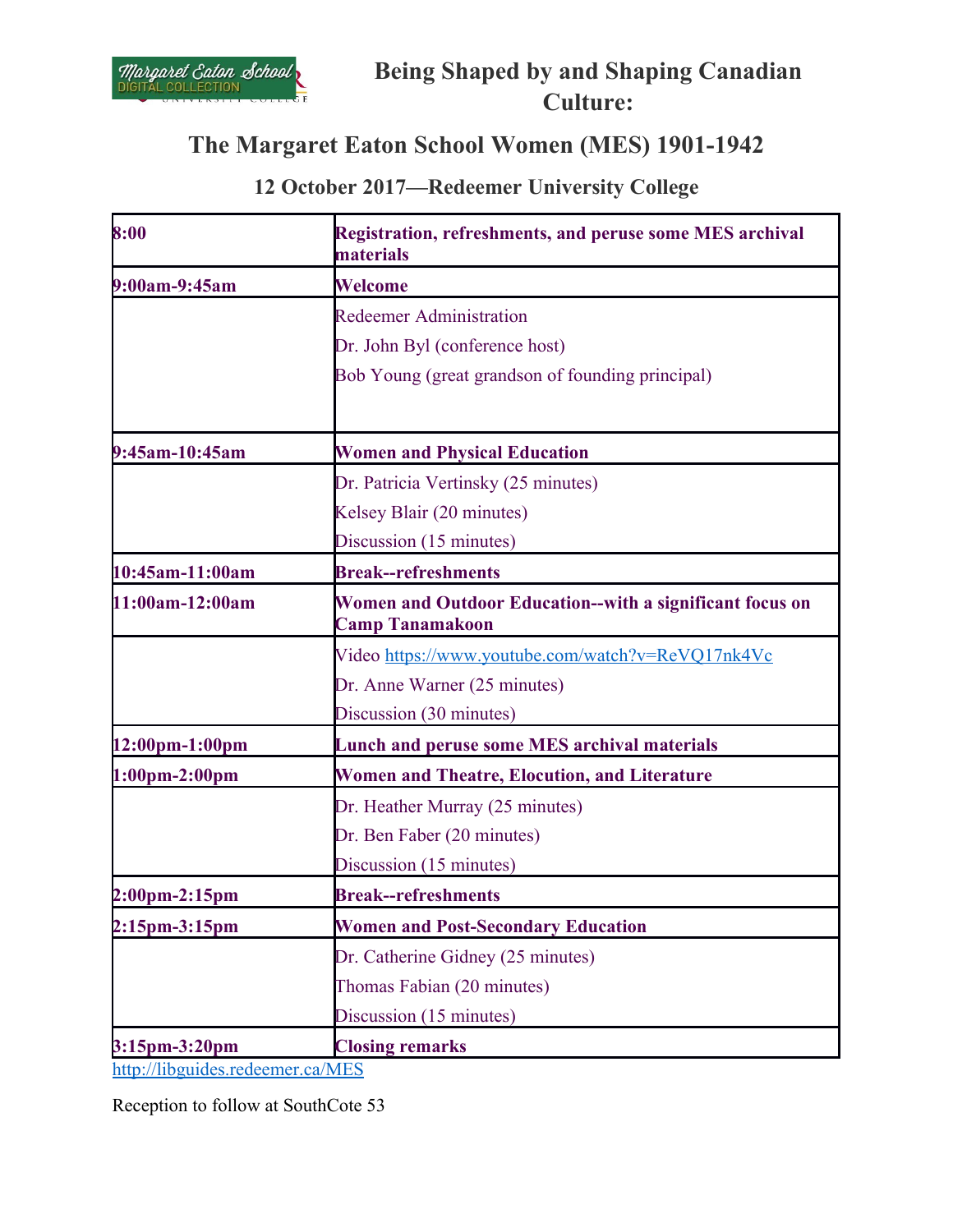Dr. Patricia Vertinsky:

Presentation Title: A very special place: Locating the Margaret Eaton School in the world of physical culture and professional physical education.

#### Presentation Description:

The story of the Margaret Eaton School in Toronto, Canada over its 40-year history has been ably told by John Byl, Anna Lathrop and Dorothy Jackson (and many others) through the eyes of personal experience, student reflection, family contacts and industrious historical and institutional research. It is a remarkable story for the light it shines upon the Canadian history of body and physical cultures, feminist advances, institutional and professional developments, architecture, business and corporate affairs, the world of work and leisure pursuits as well as personal histories. It illuminates what was perceived to be an appropriate education for women of means in Toronto in the early decades of the twentieth century in the years between school and the responsibilities of marriage, but it also highlights the ways in which physical education was increasingly becoming viewed as a worthy career for women in a rapidly modernizing and industrializing society. More than this, however, it opens our eyes to the development and dissemination of an expressive, operative, therapeutic and transformative variety of movement practices, or body cultures, in the late nineteenth and early twentieth centuries that Hillel Schwartz (1992) has described as the new kinesthetic of modernism. They impacted the fortunes of the Margaret Eaton School in significant ways, though to follow these developments one needs to wander through a historical path that traverses both sides of the Atlantic.

By the turn of the twentieth century, an extended community of American and European actors, dancers, and physical culture teachers had created a spectrum of "body cultures" that responded and contributed to social modernity and artistic modernism. They built upon a diverse spectrum of women's exercise in the ante-bellum era that attempted to provide 'appropriate' exercise for women and were taken up in numerous national arenas and a variety of institutions. Canadians were no exception to the trend. Their contribution to this spectrum of body cultures reflected emergent views concerning the nature of training in physical education and scientific as well as artistic developments around human movement. To this growing focus on the education and training of the body was added an expanding emphasis on gender-appropriate organized sport, along with a range of developments in the performing arts and modes of expression. All of them are reflected in the compelling history of the Margaret Eaton School between 1901 and 1942 and can be traced, as well, through the changing sources of financial and moral support, diverse leadership trajectories and the shifting architecture of the School's structure in its three distinct stages of development. Even in relation to its buildings one can see how those spatial arrangements that we might call memory's shadows provided images that illustrate how the academic (and professional and artistic) landscape of a group of determined women was articulated for learning, teaching and performing – whose knowledge was seen to be legitimate, and furthermore, who were seen to be most appropriate in organizing and disseminating it.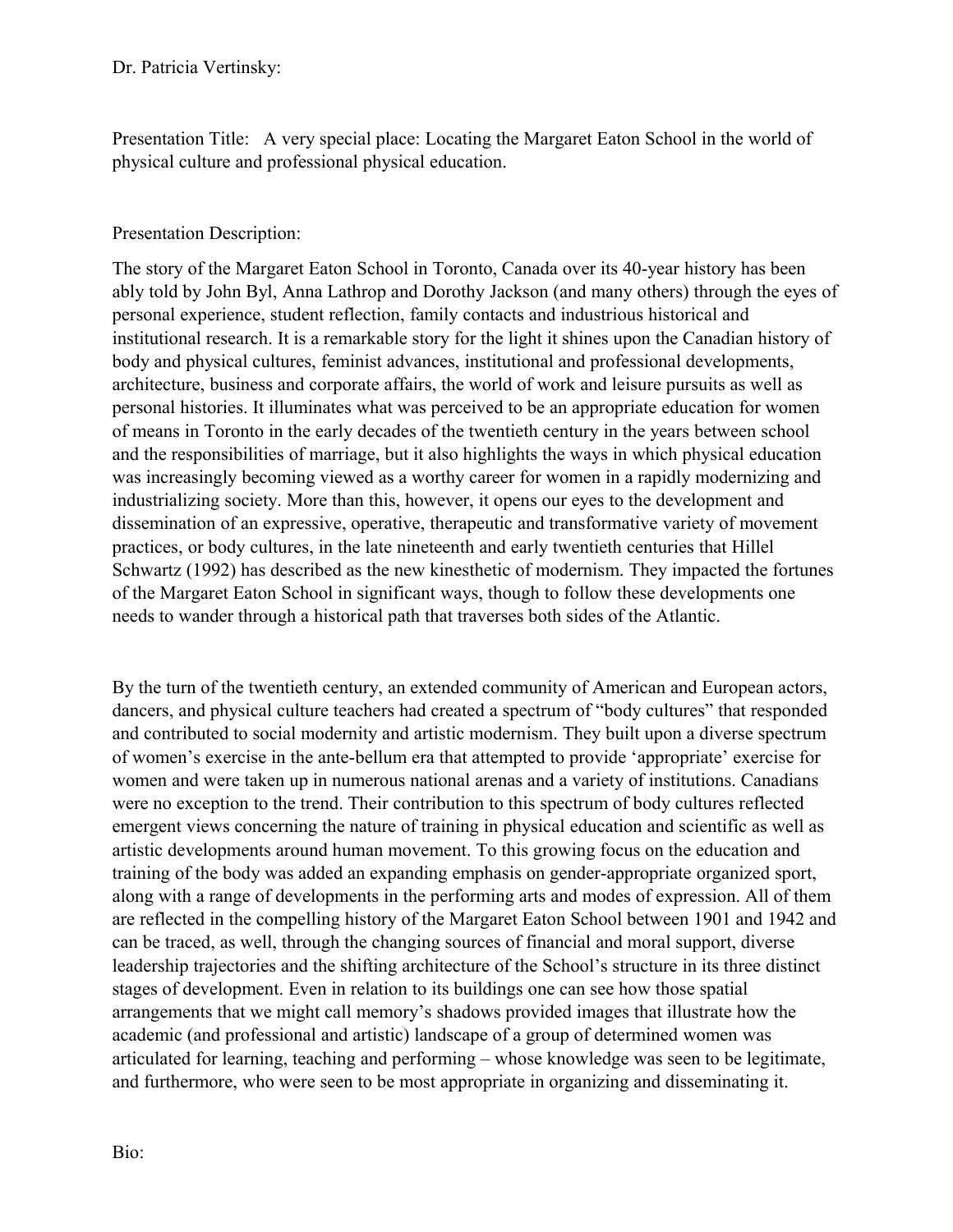Patricia Vertinsky is a Distinguished University Scholar and Professor of Kinesiology. She is a social and cultural historian working across the fields of women's and gender history with a special interest on physical culture, physical education and modern dance. Her work focuses on the study of normalizing disciplinary regimes in kinesiology and sport science and the social, political, and scientific context in which they have been conceived and



promoted. She is particularly interested in regimes of risk and the gendered body in relation to patterns of physical culture and globalization in the late 19th and 20th centuries. Dr. Vertinsky is an International Fellow of the American Academy of Kinesiology, Past-President of the North American Society of Sport History, and past Vice-President of the International Society for Physical Education and Sport History. She is the author of numerous books and articles, including Disciplining the Body in the Gymnasium: Memory, Monument and Modernism (with Sherry McKay) 2004; Physical Culture, Power and the Body (with Jennifer Hargreaves) 2009, and Female Traditions in Physical Education: Women First Reconsidered (with David Kirk) 2016.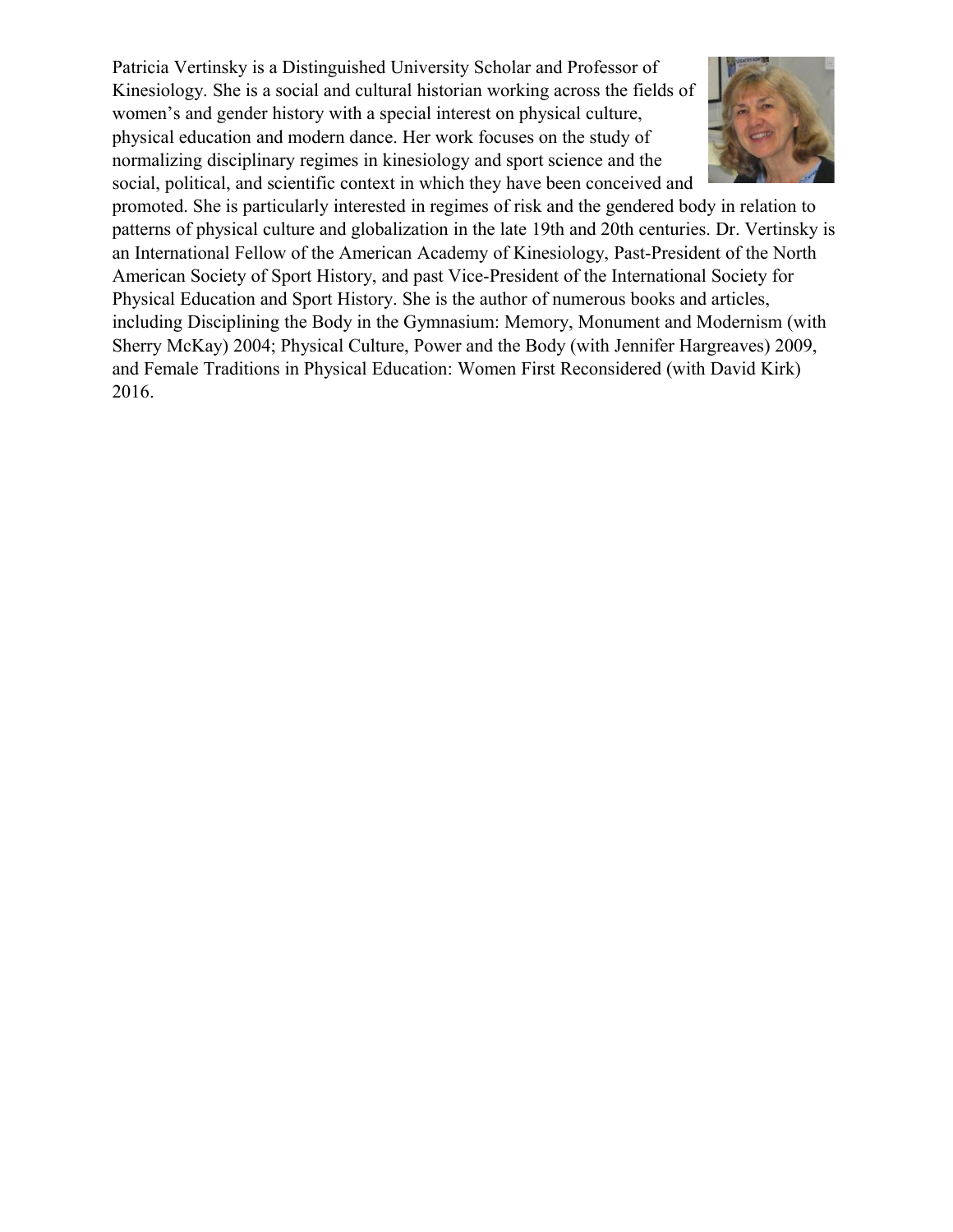Women's Basketball in Canada: Performance Studies, Embodied Knowledge, and the Margaret Eaton Archive

#### Presentation Description:

I intend to use the tools and language of performance studies to examine the relationship between women's sport history in Canada and the transmission of embodied knowledge as informed by the Margaret Eaton Archive.

#### Bio:

A PhD student in English with an emphasis in performance studies at Simon Fraser University. My dissertation examines sport through the lens of performance studies, and I have published two articles in Canadian Theatre Review on sport in Canada, one on the history of women's basketball. In addition, I am a former semi-professional basketball player, am the coach of several youth women's basketball teams, am the coach of the Vancouver Native Education Women's team, and am a board member for Basketball BC. I have also written three novels - Pick and Roll (2014), Ugly Kicks (2015), Making the Team (2016)- all published by Lorimer about girls' basketball.

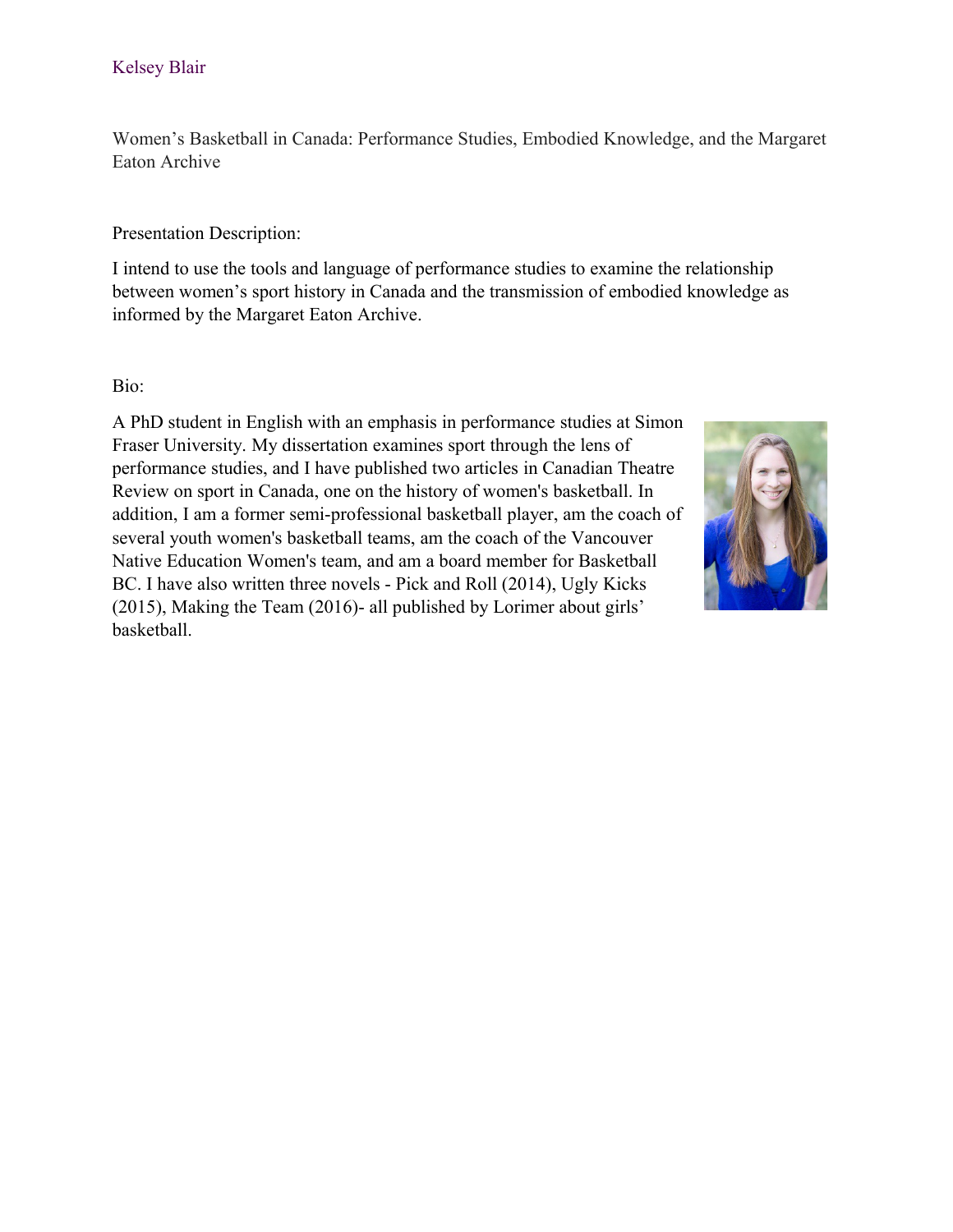Presentation Title: A Hatchet in "Lily-White Hands:" The Intricacies of Femininity at Private Girls' Camps in Early Twentieth Century Ontario

### Presentation Description (a few sentences):

In 1925, Mary Hamilton, Director of Physical Education (and shortly thereafter Principal) at the Margaret Eaton School (MES) in Toronto, opened Camp Tanamakoon in rugged Algonquin Park. In September Tanamakoon was used as a training ground for MES physical education students and in July and August it was used as a girls' summer camp.

This presentation examines the social construction of upper class white femininity at private Ontario girls' camps in the 1920s and 1930s with a focus on physical activity at Camp Tanamakoon. Historically, prevailing social conceptions of what it means to be female has defined acceptable physical activity participation by girls. The daily life and activities at Tanamakoon elucidates details of how girls' camp both challenged and embraced early twentieth century femininity.

Bio:



Anne Warner works at the Royal Bank of Canada in Corporate Social Responsibility. Anne has a PhD in the socio-cultural aspects of sport and physical activity from the University of Western Ontario. Her dissertation analyzed how physical activities at boy's and girl's private Ontario youth camps illustrates gender construction in the early twentieth century.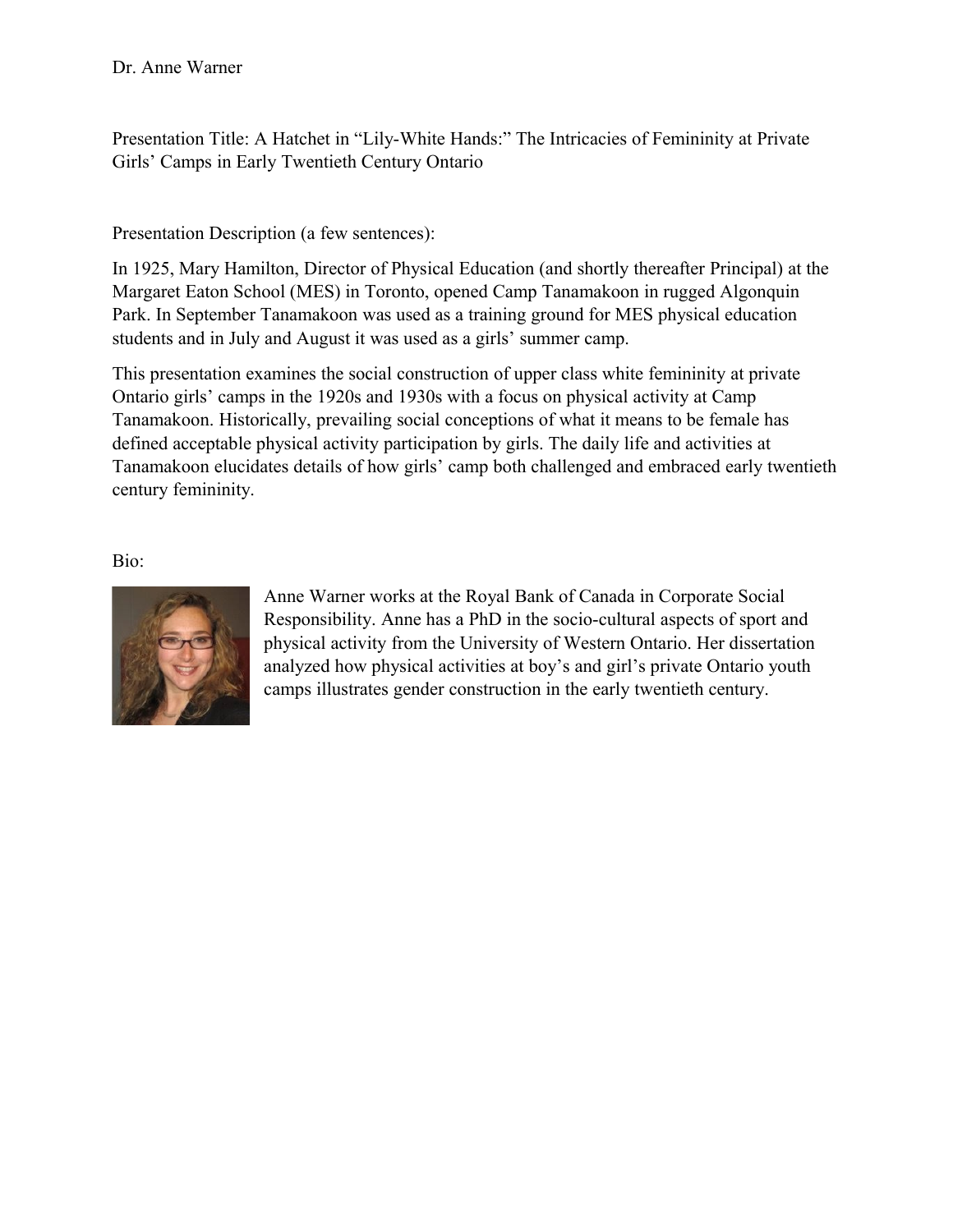Presentation Title: After 1926: Literature and Expression at the Margaret Eaton School

#### Presentation Description:

Following the resignation of Emma Scott Raff, the MES maintained one more year of intense and often avant-garde cultural activity before the School was reconstituted, with a different name, a downtown location, a significantly-altered financial situation, and a new and morefocused mandate, to provide a "two-year Normal [i.e. teacher-training] course of Physical Education." While voice training and public speaking were retained in the reorganization, and folk and aesthetic dancing also were offered, other aspects of instruction in the arts and in the humanities disappeared from the MES curriculum, at least initially, although literary studies and more dramatically-oriented vocal training eventually would be reinstated and the dance program considerably broadened. Significant cultural figures like the literary critic E.K. Brown, the pioneering woman scholar Mossie Mae Kirkwood, and the theatrical innovator Ernest Sterndale Bennett would teach at the School in its final phase, and individuals such as dean of women Adelaide Marriott provided links to Toronto's arts and studio crafts scenes. While the literary, dramatic, and elocutionary training offered in the first two incarnations of the School is by now quite well understood, along with the activities of the Associate Players and the role of the Greek Theatre in Toronto's cultural life, in this presentation I will try to reconstruct the cultural curriculum (both formal and informal) of the School in its final phase, and try to go some way to understanding how its staff and students oriented to literary, dramatic, and artistic production in Toronto in the latter half of the '20s and in the 30s.

#### Bio:

Heather Murray is a Professor in the Department of English, University of Toronto, as well as a faculty member in the Graduate Collaborative Program in Book History and Print Culture. She has published on a range of topics relating to English-Canadian literary, cultural, and intellectual history, with a special interest in the histories of literacy and reading, especially collaborative reading practices such as book clubs. Her two monograph publications are Working in English: History, Institution, Resources (1996) and Come Bright Improvement: The Literary Societies of Nineteenth-Century Ontario (2002). Her current research projects involve phonographic and spelling reform movements in early Canada, and the relationship of reading and nationalism.

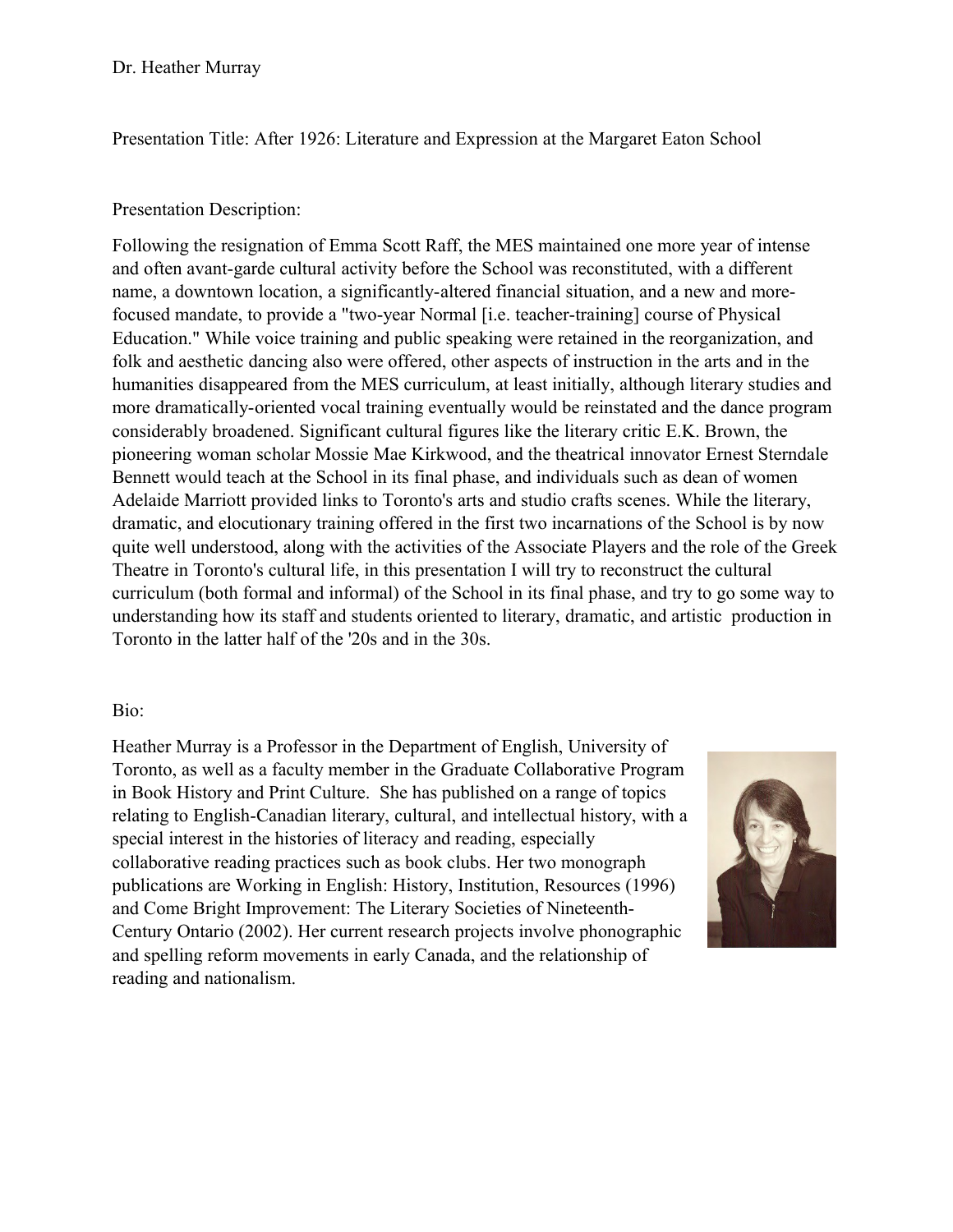#### Dr. Ben Faber

#### Presentation Title:

Responding to the Great War: Emma Scott Nasmith's The Message

#### Presentation Description (a few sentences):

Shortly after the Great War (1914-1918), Emma Scott Nasmith wrote a one-act play for the girls at the Mary Eaton School. As Paul Fussell argues in The Great War and Modern Memory (Oxford, 1975), the psychological impact of the Great War transformed the way literature responds to traumatic events. Central to the Canadian experience of war for the parents, siblings, and friends of soldiers in France is the anticipation of news of their loved one's death in battle. The Message offers a means of transcending the distance, absence, and reality of death for women on the home front. Nasmith integrates psychic theory (Sir Oliver Lodge), literary spiritualism (Tennyson, Yeats, Conan Doyle), and popular occultism (Ouija Board) into Negro and Christian spirituality in order to heal the wound of distance and absence in death. The treatment of gender, race, and faith in The Message does not seem so peculiar in light of the cultural context of war and the social context of grief. Materials from the MES archive at Redeemer will help personalize the context of the writing and performing of The Message.

#### Bio:

Currrently Assistant Professor, English (Redeemer University College). Graduated: B.A. Hons. (English, McMaster), D.Phil. (English, Oxford). Recent Scholarly Publications: on George Herbert (1593-1633) in Christianity and Literature (December 2016); on Andrew Marvell (1621-1678) in Early Modern Literary Studies (Summer 2016).

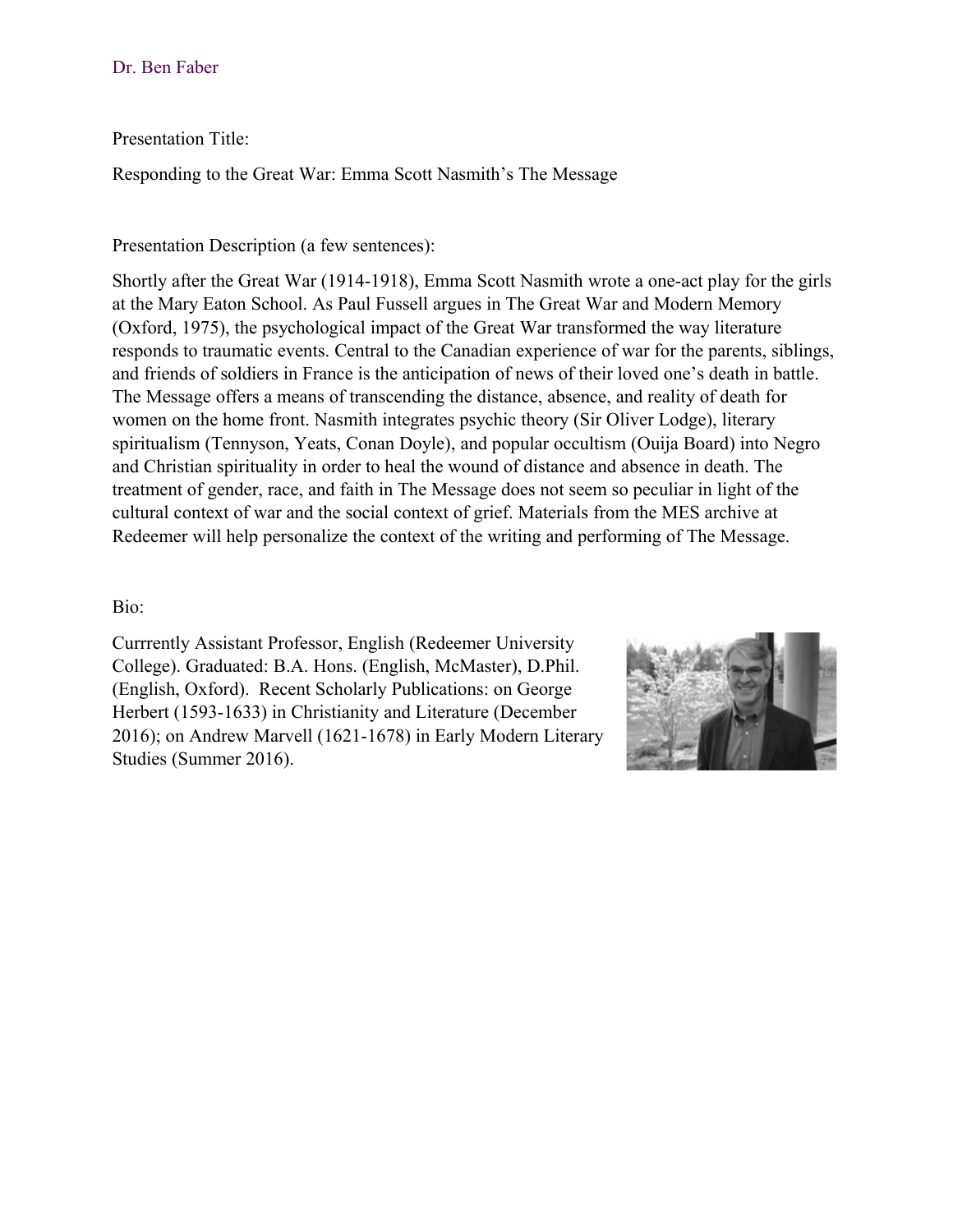Dr. Catherine Gidney:

Presentation Title: Educating the New Woman: Postsecondary Education at the Turn of the 20th **Century** 

#### Presentation Description:

The 1880s to the 1940s marked a period of profound change for middle-class women. They gained access to universities, they broke down barriers to various professions, they achieved the vote, they participated in a veritable revolution in dress reform. Physical expression and movement of the body became a key component in the education of the new woman and her perceived contribution to a new nation. This paper examines the educational context within which the Margaret Eaton School flourished and the ideals of femininity and modernity became interwoven with the practice of physical culture.

Bio:

Is Adjunct Research Professor in the Department of History at St. Thomas University. Her research focuses primarily on the history of education and youth culture in Canada, covering a range of topics such as health, religion, food, student protests, sport, sexuality, the 1960s, and war resistance. Most recently she has published *Tending the Student Body: Youth, Health and the Modern University* (University of Toronto Press, 2015).

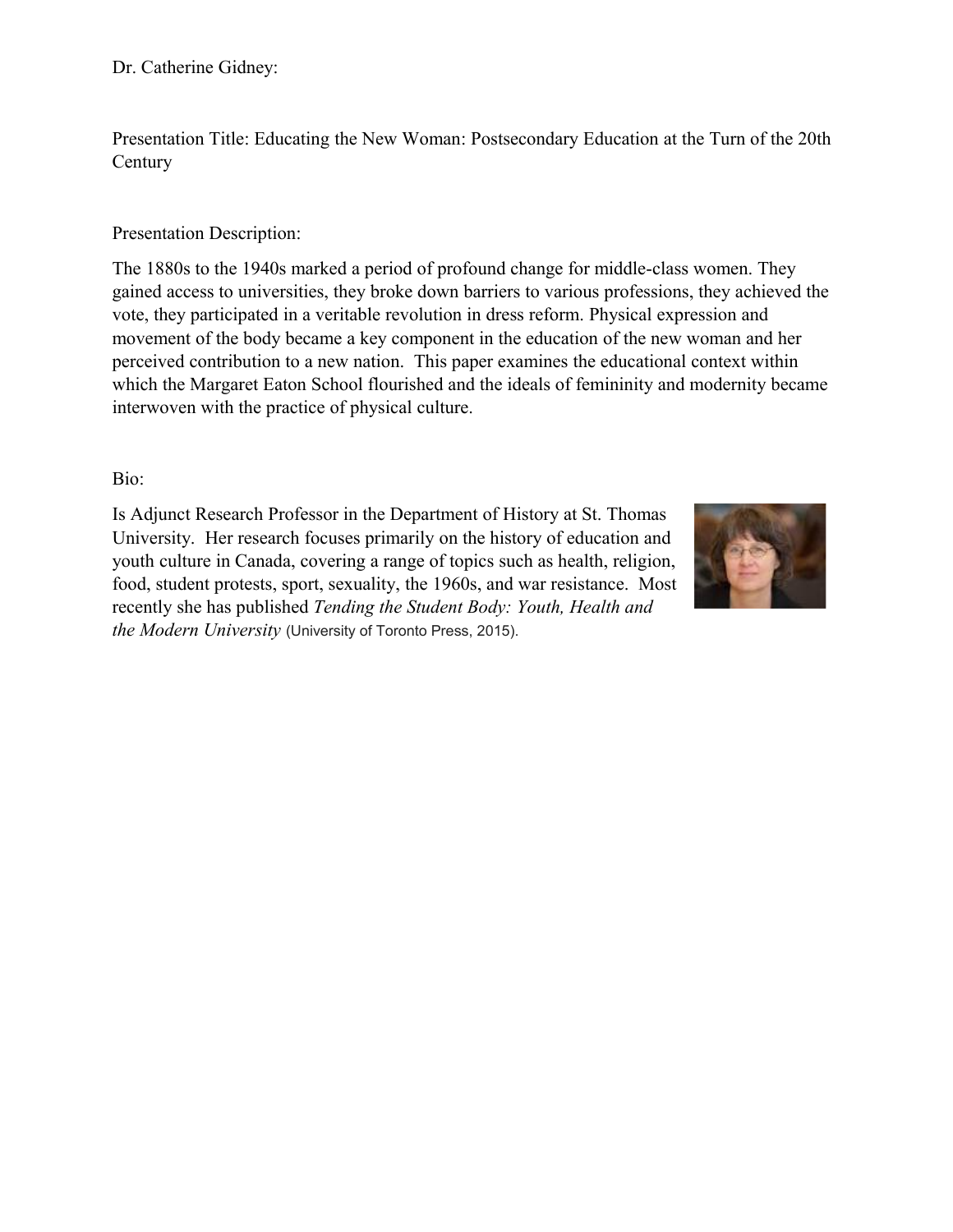### Presentation Title:

The American and Canadian influences on women's physical education in Toronto during the 1930s and 1940s

#### Presentation Description (a few sentences):

The year 1941 was a pivotal moment in the history of women's physical education in Canada. By amalgamating with the University of Toronto, the Margaret Eaton School (MES) helped facilitate the first Bachelor of Physical Education program in Canada. The 1930s and 1940s marked a period of changing influences on the growing number of women participating in physical or recreation activities, including exercise, sporting competitions, dance and gymnastics. However, these influences were not purely Canadian in origin, as the import of American physical educators also brought with them their differing philosophy from south of the border. The aim of this presentation is to contrast the American and Canadian philosophies of women's physical education before and after the MES-UofT union. Four case studies – split between Canadian and American values; as well as between MES and UofT faculty – of influential women in Toronto physical education will be used to emphasize the distinction between the two attitudes. First, Helen Bryans (American, UofT) was the Director of Physical Education at the Ontario College of Education (OCE), and through this role influenced much of the hiring in physical education throughout the province. Second, Florence Somers (American, MES) was the Director at the Margaret Eaton School and had written about the American philosophy on women's physical education. Third, Dorothy Jackson (Canadian, MES) taught at both institutions, eventually becoming the Director of Physical Education at the University of Toronto. And, fourth, Helen Gurney (Canadian, UofT), who graduated from the OCE the year prior to the amalgamation, went on to found a number of important athletic initiatives and organizations in Ontario. During the period surrounding the amalgamation of the Margaret Eaton School and the University of Toronto, these four women, although with differing backgrounds and perspectives on physical education philosophy, all contributed to the advancement of physical education for women in Canada.

Bio: